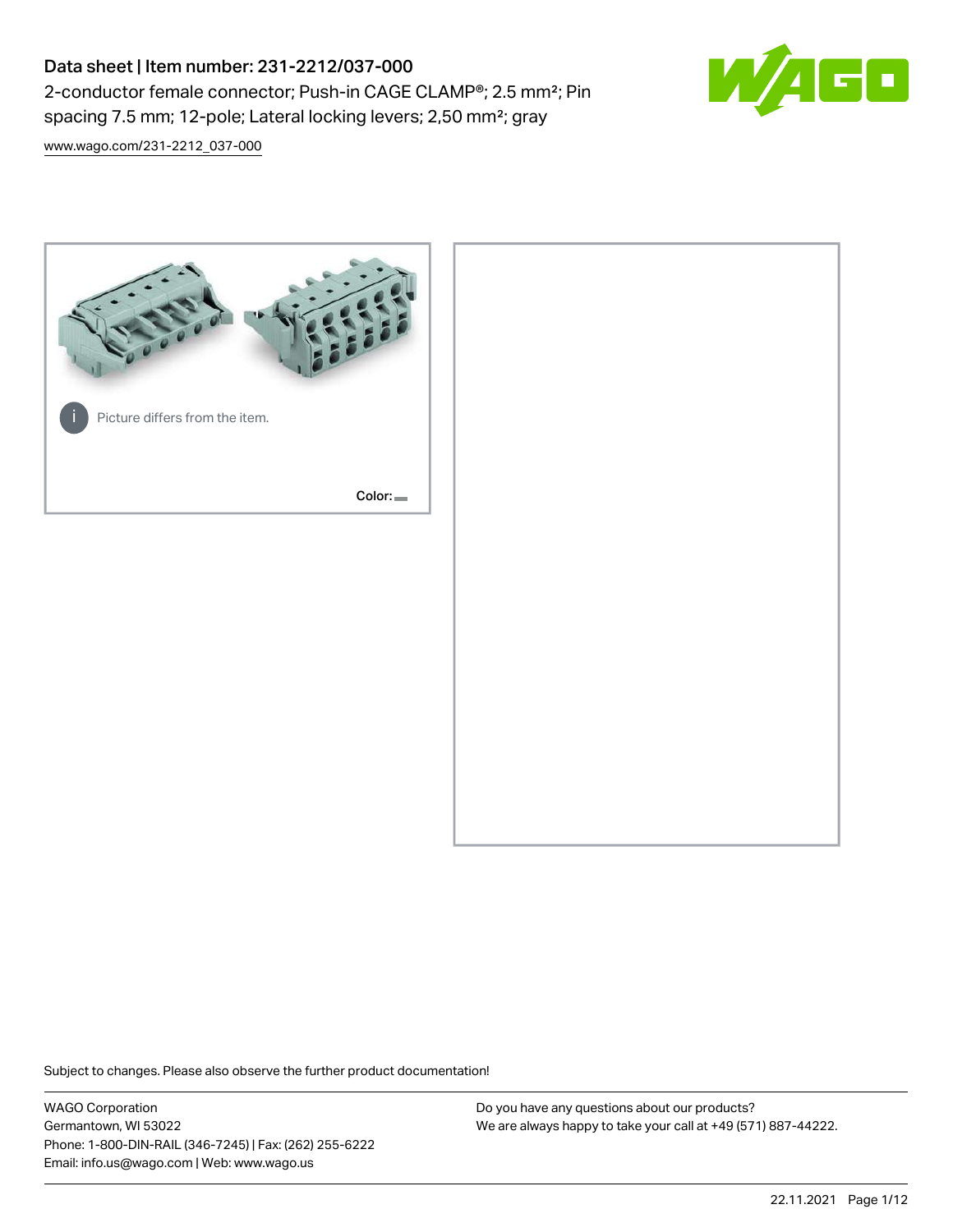

Dimensions in mm

 $L =$  (pole no.  $-2$ ) x pin spacing + 12.5 mm

2- to 3-pole female connectors – one latch only

#### Item description

- **Universal connection for all conductor types**
- **Two conductor entries per pole**
- $\blacksquare$ For looping through power or data buses
- $\blacksquare$ Bus connection is retained, even when unmated
- $\blacksquare$ Push-in termination of solid and ferruled conductors
- $\blacksquare$ With coding fingers

Subject to changes. Please also observe the further product documentation!

WAGO Corporation Germantown, WI 53022 Phone: 1-800-DIN-RAIL (346-7245) | Fax: (262) 255-6222 Email: info.us@wago.com | Web: www.wago.us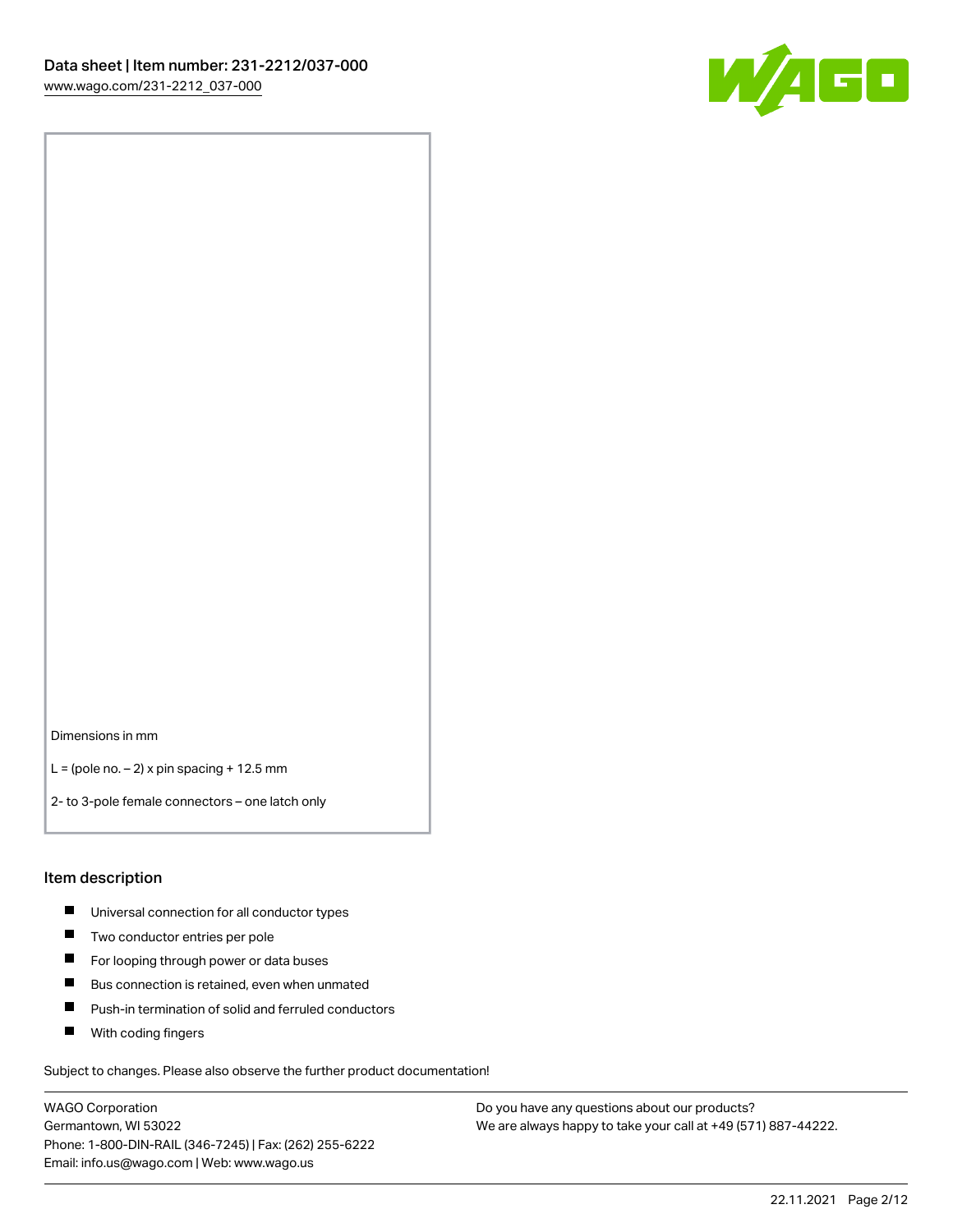

#### Data Notes

| .                    |                                                                                                                                                                                                                                                                                                                                   |
|----------------------|-----------------------------------------------------------------------------------------------------------------------------------------------------------------------------------------------------------------------------------------------------------------------------------------------------------------------------------|
| Safety information 1 | The MCS-MULTI CONNECTION SYSTEM includes connectors<br>without breaking capacity in accordance with DIN EN 61984. When<br>used as intended, these connectors must not be connected<br>/disconnected when live or under load. The circuit design should<br>ensure header pins, which can be touched, are not live when<br>unmated. |
| Variants:            | Gold-plated or partially gold-plated contact surfaces<br>Other versions (or variants) can be requested from WAGO Sales or<br>configured at https://configurator.wago.com/                                                                                                                                                         |

## Electrical data

## IEC Approvals

| Ratings per                 | IEC/EN 60664-1                                                        |
|-----------------------------|-----------------------------------------------------------------------|
| Rated voltage (III / 3)     | 500 V                                                                 |
| Rated surge voltage (III/3) | 6 <sub>k</sub> V                                                      |
| Rated voltage (III/2)       | 630 V                                                                 |
| Rated surge voltage (III/2) | 6 <sub>k</sub> V                                                      |
| Nominal voltage (II/2)      | 1000 V                                                                |
| Rated surge voltage (II/2)  | 6 kV                                                                  |
| Rated current               | 16 A                                                                  |
| Legend (ratings)            | $(III / 2)$ $\triangle$ Overvoltage category III / Pollution degree 2 |

## UL Approvals

| Approvals per                  | UL 1059 |
|--------------------------------|---------|
| Rated voltage UL (Use Group B) | 300 V   |
| Rated current UL (Use Group B) | 20 A    |
| Rated voltage UL (Use Group D) | 300 V   |
| Rated current UL (Use Group D) | 10 A    |

### Ratings per UL

| Rated voltage UL 1977 | 600 V |
|-----------------------|-------|
| Rated current UL 1977 | 20A   |

Subject to changes. Please also observe the further product documentation!

WAGO Corporation Germantown, WI 53022 Phone: 1-800-DIN-RAIL (346-7245) | Fax: (262) 255-6222 Email: info.us@wago.com | Web: www.wago.us Do you have any questions about our products? We are always happy to take your call at +49 (571) 887-44222.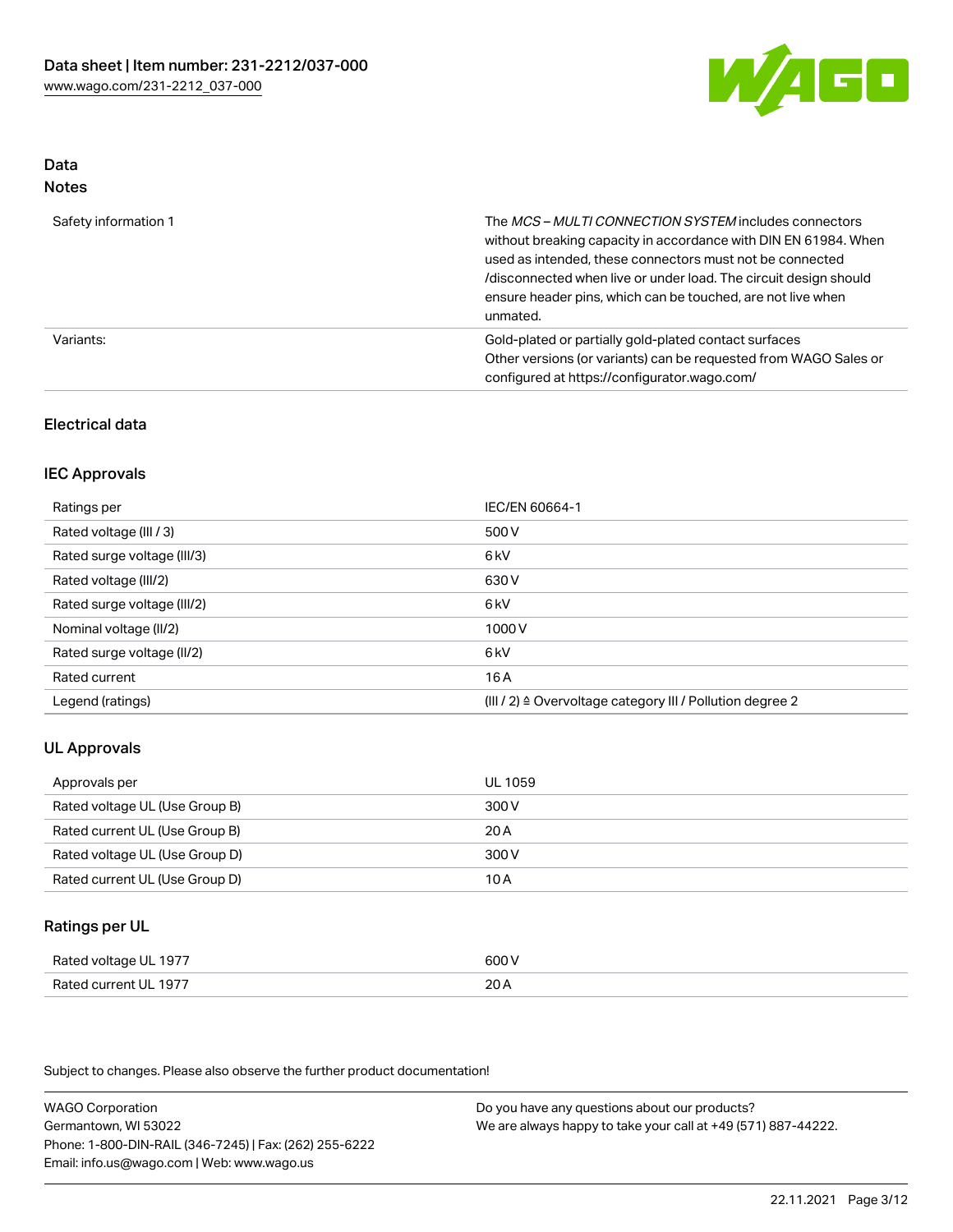

## CSA Approvals

| Approvals per                   | CSA   |
|---------------------------------|-------|
| Rated voltage CSA (Use Group B) | 300 V |
| Rated current CSA (Use Group B) | 15 A  |
| Rated voltage CSA (Use Group D) | 300 V |
| Rated current CSA (Use Group D) | 10 A  |

## Connection data

| Total number of connection points | 24 |
|-----------------------------------|----|
| Total number of potentials        |    |
| Number of connection types        |    |
| Number of levels                  |    |

#### Connection 1

#### Connection technology **Push-in CAGE CLAMP<sup>®</sup>**

|                                                   | Push-in CAGE CLAMP                     |
|---------------------------------------------------|----------------------------------------|
| Actuation type                                    | Operating tool                         |
| Solid conductor                                   | $0.2$ 2.5 mm <sup>2</sup> / 24  12 AWG |
| Fine-stranded conductor                           | $0.2$ 2.5 mm <sup>2</sup> / 24  12 AWG |
| Fine-stranded conductor; with insulated ferrule   | $0.251.5$ mm <sup>2</sup>              |
| Fine-stranded conductor; with uninsulated ferrule | $0.252.5$ mm <sup>2</sup>              |
| Strip length                                      | $910$ mm / 0.35  0.39 inch             |
| Number of poles                                   | 12                                     |
| Conductor entry direction to mating direction     | 0°                                     |

## Physical data

| Pin spacing | 7.5 mm / 0.295 inch   |
|-------------|-----------------------|
| Width       | 104.5 mm / 4.114 inch |
| Height      | 20.8 mm / 0.819 inch  |
| Depth       | 29.8 mm / 1.173 inch  |

## Plug-in connection

| Female connector/socket |
|-------------------------|
| for conductor           |
| No.                     |
| locking lever           |
|                         |

Subject to changes. Please also observe the further product documentation!

| <b>WAGO Corporation</b>                                | Do you have any questions about our products?                 |
|--------------------------------------------------------|---------------------------------------------------------------|
| Germantown, WI 53022                                   | We are always happy to take your call at +49 (571) 887-44222. |
| Phone: 1-800-DIN-RAIL (346-7245)   Fax: (262) 255-6222 |                                                               |
| Email: info.us@wago.com   Web: www.wago.us             |                                                               |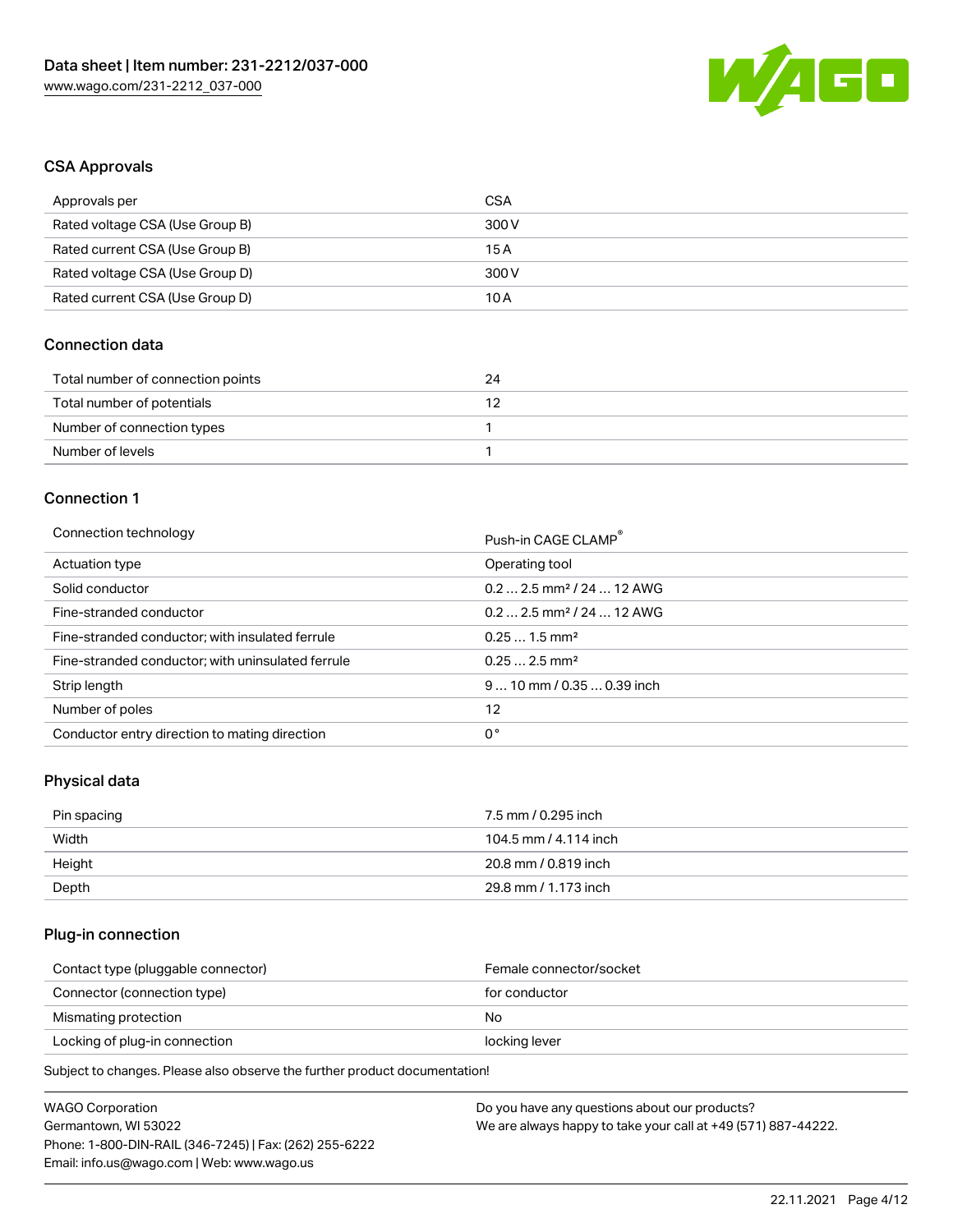

## Material data

| Color                       | gray                              |
|-----------------------------|-----------------------------------|
| Material group              |                                   |
| Insulation material         | Polyamide (PA66)                  |
| Flammability class per UL94 | V <sub>0</sub>                    |
| Clamping spring material    | Chrome nickel spring steel (CrNi) |
| Contact material            | Copper alloy                      |
| Contact plating             | tin-plated                        |
| Fire load                   | 0.669MJ                           |
| Weight                      | 34.9g                             |

#### Environmental requirements

## Commercial data

| Product Group         | 3 (Multi Conn. System) |
|-----------------------|------------------------|
| PU (SPU)              | 10 Stück               |
| Packaging type        | box                    |
| Country of origin     | PL                     |
| <b>GTIN</b>           | 4044918563970          |
| Customs tariff number | 8536694040             |

## Approvals / Certificates

#### Country specific Approvals

| Logo | Approval                                     | <b>Additional Approval Text</b> | Certificate<br>name |
|------|----------------------------------------------|---------------------------------|---------------------|
|      | CВ<br>DEKRA Certification B.V.               | IEC 61984                       | NL-39756            |
| EMA  | <b>KEMA/KEUR</b><br>DEKRA Certification B.V. | EN 61984                        | 2190761.01          |

#### Ship Approvals

|      | <b>DNV GL</b> | $\overline{\phantom{0}}$ | TAE000016Z  |
|------|---------------|--------------------------|-------------|
| Logo | Approval      | Additional Approval Text | name        |
|      |               |                          | Certificate |

Subject to changes. Please also observe the further product documentation!

| <b>WAGO Corporation</b>                                | Do you have any questions about our products?                 |
|--------------------------------------------------------|---------------------------------------------------------------|
| Germantown, WI 53022                                   | We are always happy to take your call at +49 (571) 887-44222. |
| Phone: 1-800-DIN-RAIL (346-7245)   Fax: (262) 255-6222 |                                                               |
| Email: info.us@wago.com   Web: www.wago.us             |                                                               |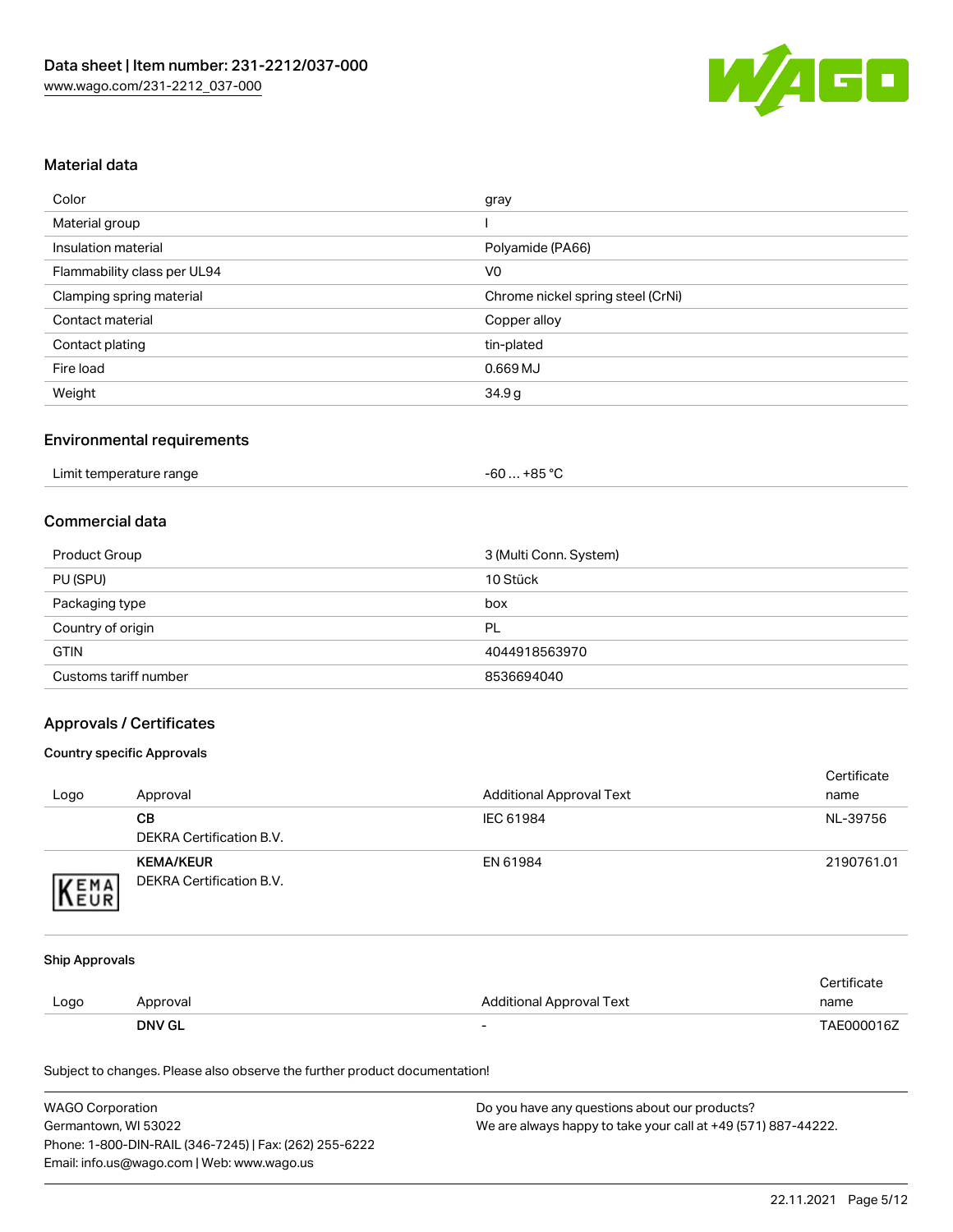

Det Norske Veritas, Germanischer Lloyd

## UL-Approvals **Certificate** Logo Approval Additional Approval Text name cURus UL 1977 **E45171** Underwriters Laboratories Inc.  $\mathbf{M}_\mathrm{ms}$ UL UL 1059 E45172 UL International Germany GmbH

## Counterpart



|             | Item no.231-242/001-000<br>Male header; 12-pole; THT; 1.0 x 1.0 mm solder pin; straight; pin spacing 7.5 mm; gray | www.wago.com/231-242/001-<br>000 |  |
|-------------|-------------------------------------------------------------------------------------------------------------------|----------------------------------|--|
| <b>ASSE</b> | Item no.231-842/001-000<br>THT male header; 1.0 x 1.0 mm solder pin; angled; Pin spacing 7.5 mm; 12-pole; gray    | www.wago.com/231-842/001-<br>000 |  |

## Optional accessories

| ×<br>v.<br>×<br>۹<br>v | ۰. |
|------------------------|----|

| Operating tool                                                                                                                                                                                 |                                  |
|------------------------------------------------------------------------------------------------------------------------------------------------------------------------------------------------|----------------------------------|
| Item no.: 210-657<br>Operating tool; Blade: 3.5 x 0.5 mm; with a partially insulated shaft; short; multicoloured                                                                               | www.wago.com/210-657             |
| Item no.: 210-720<br>Operating tool; Blade: 3.5 x 0.5 mm; with a partially insulated shaft; multicoloured                                                                                      | www.wago.com/210-720             |
| Marking accessories                                                                                                                                                                            |                                  |
| Marking strip                                                                                                                                                                                  |                                  |
| Item no.: 210-331/750-202<br>Marking strips; as a DIN A4 sheet; MARKED; 1-16 (100x); Height of marker strip: 2.3 mm/0.091 in; Strip<br>length 182 mm; Horizontal marking; Self-adhesive; white | www.wago.com/210-331<br>/750-202 |

#### Item no.: 210-332/750-020

Subject to changes. Please also observe the further product documentation!

| <b>WAGO Corporation</b>                                |
|--------------------------------------------------------|
| Germantown, WI 53022                                   |
| Phone: 1-800-DIN-RAIL (346-7245)   Fax: (262) 255-6222 |
| Email: info.us@wago.com   Web: www.wago.us             |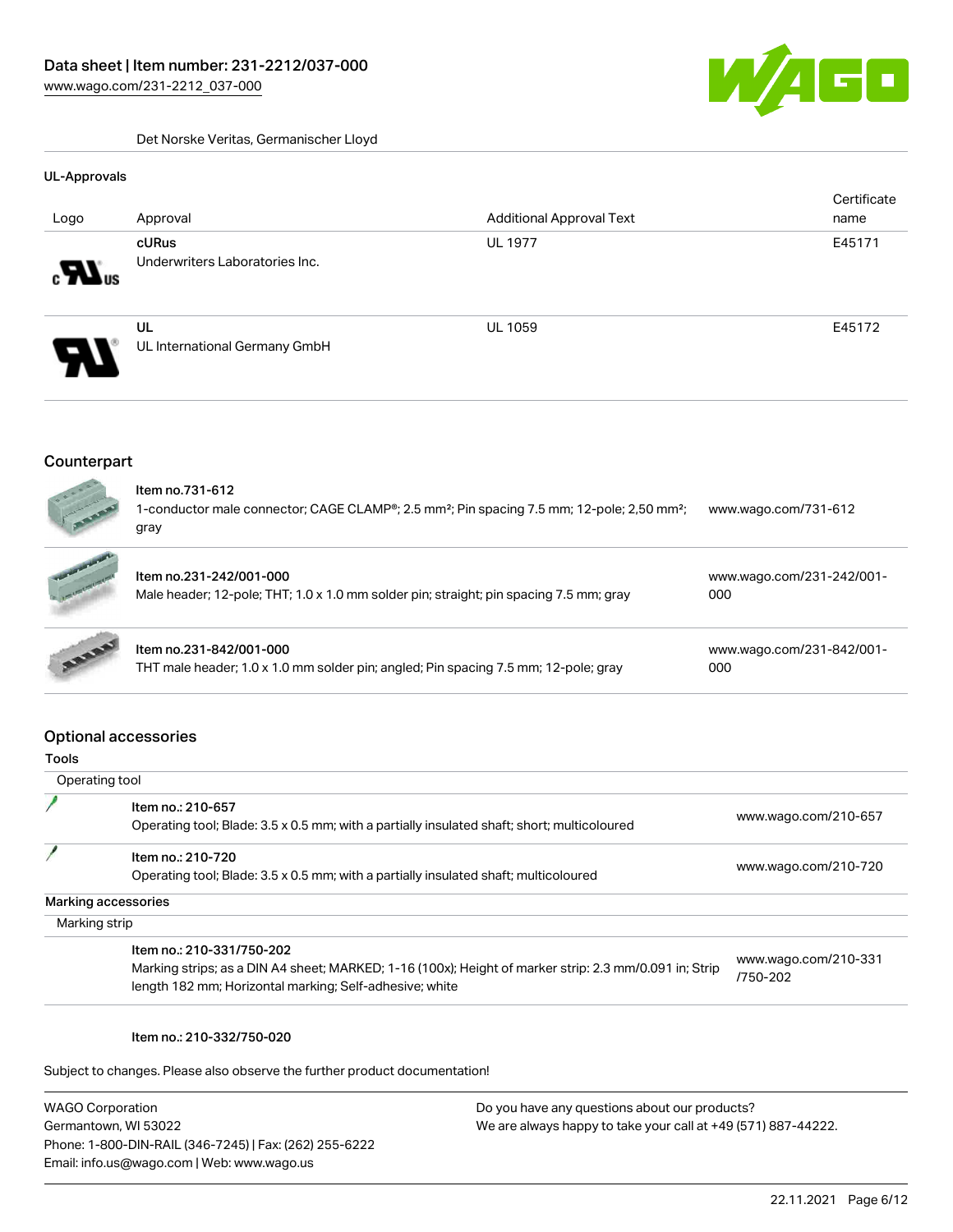

Marking strips; as a DIN A4 sheet; MARKED; 1-20 (80x); Height of marker strip: 3 mm; Strip length 182 mm; Horizontal marking; Self-adhesive; white [www.wago.com/210-332](http://www.wago.com/210-332/750-020)

[/750-020](http://www.wago.com/210-332/750-020)

#### Insulations stops

Insulation stop



## Item no.: 231-673

Insulation stop; 0.08-0.2 mm<sup>2</sup> / 0.2 mm<sup>2</sup> "s"; white [www.wago.com/231-673](http://www.wago.com/231-673) www.wago.com/231-673



Item no.: 231-674 Insulation stop; 0.25 - 0.5 mm²; light gray [www.wago.com/231-674](http://www.wago.com/231-674)



Item no.: 231-675 Insulation stop; 0.75 - 1 mm<sup>2</sup>; dark gray [www.wago.com/231-675](http://www.wago.com/231-675)<br>Insulation stop; 0.75 - 1 mm<sup>2</sup>; dark gray

Strain relief

Strain relief plate

Item no.: 734-430 Strain relief plate; gray [www.wago.com/734-430](http://www.wago.com/734-430)

#### Testing accessories

| Testing accessories |  |
|---------------------|--|
|                     |  |



F

Item no.: 210-136 nem no.: 2 10-130<br>Test plug; 2 mm Ø; with 500 mm cable [www.wago.com/210-136](http://www.wago.com/210-136)

|                 | Item no.: 231-662<br>Test plugs for female connectors; for 7.5 mm and 7.62 mm pin spacing; 2,50 mm <sup>2</sup> ; light gray | www.wago.com/231-662 |
|-----------------|------------------------------------------------------------------------------------------------------------------------------|----------------------|
| <b>Ferrules</b> |                                                                                                                              |                      |
| Ferrule         |                                                                                                                              |                      |
|                 | Item no.: 216-101                                                                                                            | www.wago.com/216-101 |
|                 | Ferrule; Sleeve for 0.5 mm <sup>2</sup> / AWG 22; uninsulated; electro-tin plated; silver-colored                            |                      |
|                 |                                                                                                                              |                      |

| ltem no.: 216-104<br>Ferrule; Sleeve for 1.5 mm <sup>2</sup> / AWG 16; uninsulated; electro-tin plated; silver-colored | www.wago.com/216-104 |
|------------------------------------------------------------------------------------------------------------------------|----------------------|
| ltem no.: 216-106<br>Ferrule; Sleeve for 2.5 mm <sup>2</sup> / AWG 14; uninsulated; electro-tin plated; silver-colored | www.wago.com/216-106 |

ī Item no.: 216-107 Ferrule; Sleeve for 4 mm² / AWG 12; uninsulated; electro-tin plated [www.wago.com/216-107](http://www.wago.com/216-107) f Item no.: 216-108

Ferrule; Sleeve for 6 mm² / AWG 10; uninsulated; electro-tin plated; silver-colored [www.wago.com/216-108](http://www.wago.com/216-108)

Subject to changes. Please also observe the further product documentation!

WAGO Corporation Germantown, WI 53022 Phone: 1-800-DIN-RAIL (346-7245) | Fax: (262) 255-6222 Email: info.us@wago.com | Web: www.wago.us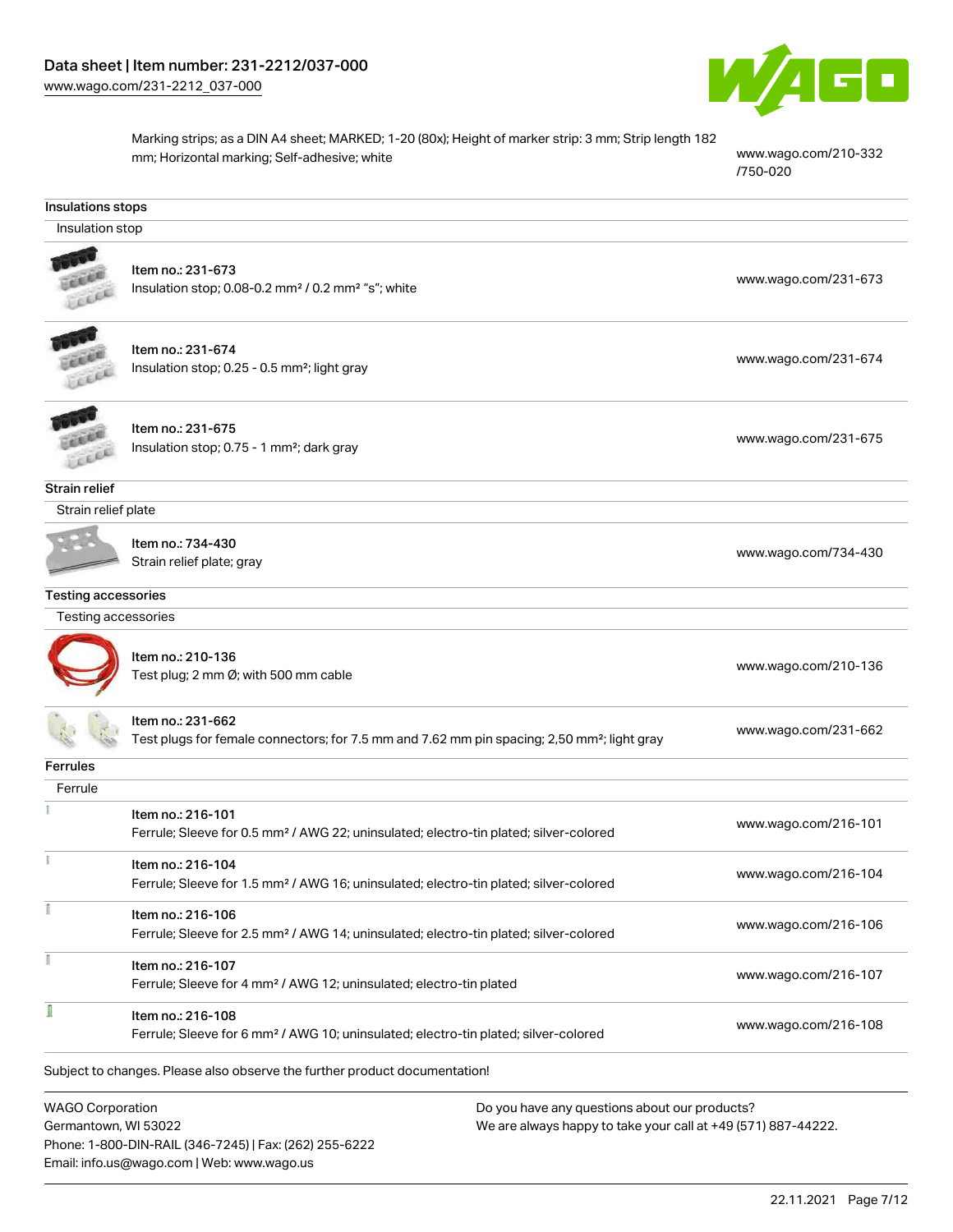## Data sheet | Item number: 231-2212/037-000

Phone: 1-800-DIN-RAIL (346-7245) | Fax: (262) 255-6222

Email: info.us@wago.com | Web: www.wago.us

[www.wago.com/231-2212\\_037-000](http://www.wago.com/231-2212_037-000)



|                                                 | Item no.: 216-109<br>Ferrule; Sleeve for 10 mm <sup>2</sup> / AWG 8; uninsulated; electro-tin plated                                                                               |                                                                                                                | www.wago.com/216-109 |
|-------------------------------------------------|------------------------------------------------------------------------------------------------------------------------------------------------------------------------------------|----------------------------------------------------------------------------------------------------------------|----------------------|
|                                                 | Item no.: 216-102<br>Ferrule; Sleeve for 0.75 mm <sup>2</sup> / AWG 20; uninsulated; electro-tin plated; silver-colored                                                            |                                                                                                                | www.wago.com/216-102 |
|                                                 | Item no.: 216-103<br>Ferrule; Sleeve for 1 mm <sup>2</sup> / AWG 18; uninsulated; electro-tin plated                                                                               |                                                                                                                | www.wago.com/216-103 |
| Л                                               | Item no.: 216-110<br>Ferrule; Sleeve for 16 mm <sup>2</sup> / AWG 6; uninsulated; electro-tin plated; metallic brown                                                               |                                                                                                                | www.wago.com/216-110 |
|                                                 | Item no.: 216-123<br>Ferrule; Sleeve for 1 mm <sup>2</sup> / AWG 18; uninsulated; electro-tin plated; silver-colored                                                               |                                                                                                                | www.wago.com/216-123 |
|                                                 | Item no.: 216-122<br>Ferrule; Sleeve for 0.75 mm <sup>2</sup> / AWG 20; uninsulated; electro-tin plated; silver-colored                                                            |                                                                                                                | www.wago.com/216-122 |
| ĭ.                                              | Item no.: 216-124<br>Ferrule; Sleeve for 1.5 mm <sup>2</sup> / AWG 16; uninsulated; electro-tin plated                                                                             |                                                                                                                | www.wago.com/216-124 |
|                                                 | Item no.: 216-142<br>Ferrule; Sleeve for 0.75 mm <sup>2</sup> / 18 AWG; uninsulated; electro-tin plated; electrolytic copper; gastight<br>crimped; acc. to DIN 46228, Part 1/08.92 |                                                                                                                | www.wago.com/216-142 |
|                                                 | Item no.: 216-132<br>Ferrule; Sleeve for 0.34 mm <sup>2</sup> / AWG 24; uninsulated; electro-tin plated                                                                            |                                                                                                                | www.wago.com/216-132 |
|                                                 | Item no.: 216-121<br>Ferrule; Sleeve for 0.5 mm <sup>2</sup> / AWG 22; uninsulated; electro-tin plated; silver-colored                                                             |                                                                                                                | www.wago.com/216-121 |
|                                                 | Item no.: 216-143<br>Ferrule; Sleeve for 1 mm <sup>2</sup> / AWG 18; uninsulated; electro-tin plated; electrolytic copper; gastight<br>crimped; acc. to DIN 46228, Part 1/08.92    |                                                                                                                | www.wago.com/216-143 |
|                                                 | Item no.: 216-131<br>Ferrule; Sleeve for 0.25 mm <sup>2</sup> / AWG 24; uninsulated; electro-tin plated; silver-colored                                                            |                                                                                                                | www.wago.com/216-131 |
|                                                 | Item no.: 216-141<br>Ferrule; Sleeve for 0.5 mm <sup>2</sup> / 20 AWG; uninsulated; electro-tin plated; electrolytic copper; gastight<br>crimped; acc. to DIN 46228, Part 1/08.92  |                                                                                                                | www.wago.com/216-141 |
|                                                 | Item no.: 216-152<br>Ferrule; Sleeve for 0.34 mm <sup>2</sup> / AWG 24; uninsulated; electro-tin plated                                                                            |                                                                                                                | www.wago.com/216-152 |
|                                                 | Item no.: 216-203<br>Ferrule; Sleeve for 1 mm <sup>2</sup> / AWG 18; insulated; electro-tin plated; red                                                                            |                                                                                                                | www.wago.com/216-203 |
| ŀ                                               | Item no.: 216-206<br>Ferrule; Sleeve for 2.5 mm <sup>2</sup> / AWG 14; insulated; electro-tin plated; blue                                                                         |                                                                                                                | www.wago.com/216-206 |
|                                                 | Item no.: 216-207<br>Ferrule; Sleeve for 4 mm <sup>2</sup> / AWG 12; insulated; electro-tin plated; gray                                                                           |                                                                                                                | www.wago.com/216-207 |
|                                                 | Item no.: 216-202<br>Ferrule; Sleeve for 0.75 mm <sup>2</sup> / 18 AWG; insulated; electro-tin plated; gray                                                                        |                                                                                                                | www.wago.com/216-202 |
|                                                 | Subject to changes. Please also observe the further product documentation!                                                                                                         |                                                                                                                |                      |
| <b>WAGO Corporation</b><br>Germantown, WI 53022 |                                                                                                                                                                                    | Do you have any questions about our products?<br>We are always happy to take your call at +49 (571) 887-44222. |                      |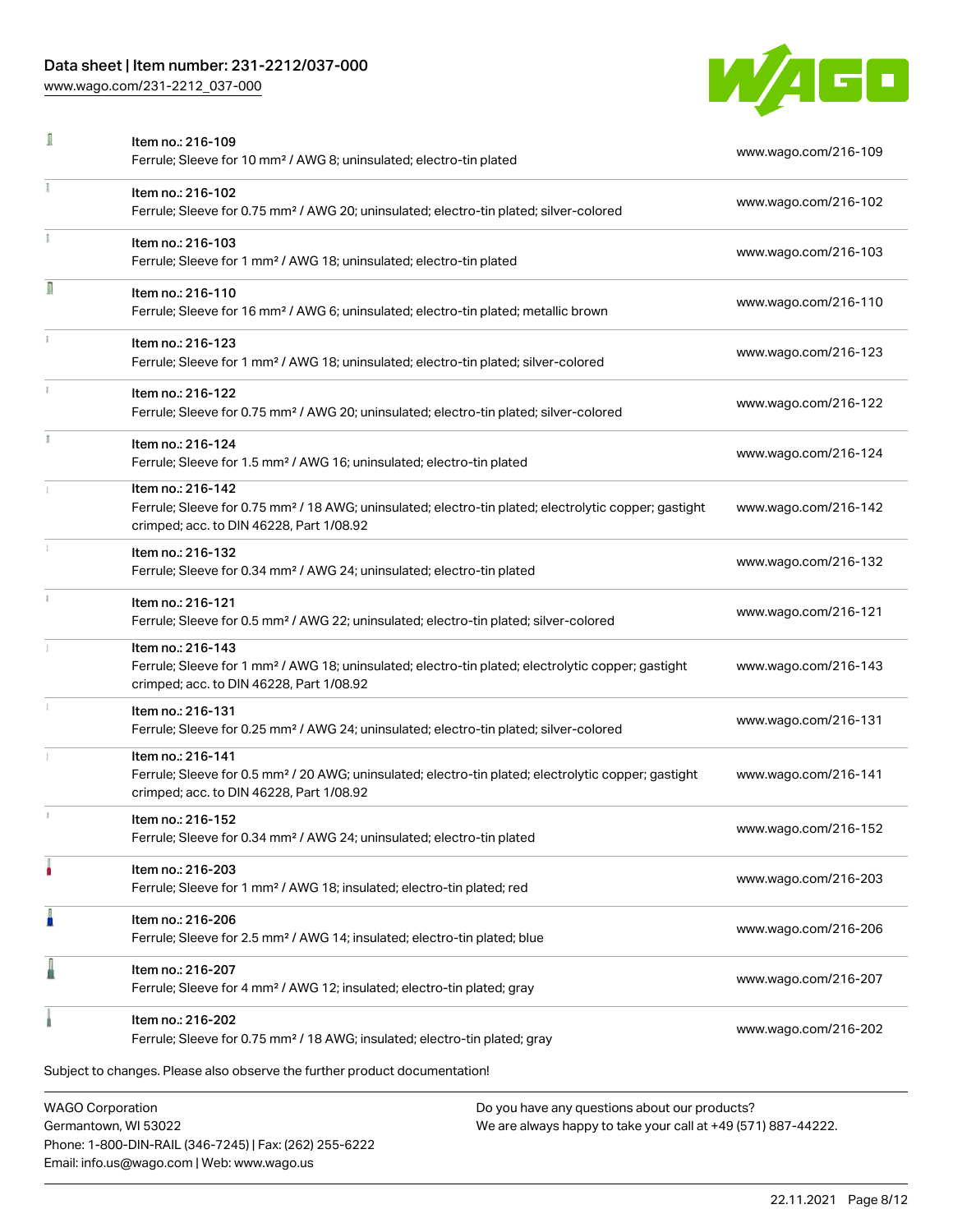## Data sheet | Item number: 231-2212/037-000

[www.wago.com/231-2212\\_037-000](http://www.wago.com/231-2212_037-000)



|   | Item no.: 216-151<br>Ferrule; Sleeve for 0.25 mm <sup>2</sup> / AWG 24; uninsulated; electro-tin plated                                                                                                    | www.wago.com/216-151 |
|---|------------------------------------------------------------------------------------------------------------------------------------------------------------------------------------------------------------|----------------------|
| À | Item no.: 216-204<br>Ferrule; Sleeve for 1.5 mm <sup>2</sup> / AWG 16; insulated; electro-tin plated; black                                                                                                | www.wago.com/216-204 |
|   | Item no.: 216-209<br>Ferrule; Sleeve for 10 mm <sup>2</sup> / AWG 8; insulated; electro-tin plated; red                                                                                                    | www.wago.com/216-209 |
|   | Item no.: 216-205<br>Ferrule; Sleeve for 2.08 mm <sup>2</sup> / AWG 14; insulated; electro-tin plated; yellow                                                                                              | www.wago.com/216-205 |
|   | Item no.: 216-144<br>Ferrule; Sleeve for 1.5 mm <sup>2</sup> / AWG 16; uninsulated; electro-tin plated; electrolytic copper; gastight<br>crimped; acc. to DIN 46228, Part 1/08.92; silver-colored          | www.wago.com/216-144 |
|   | Item no.: 216-208<br>Ferrule; Sleeve for 6 mm <sup>2</sup> / AWG 10; insulated; electro-tin plated; electrolytic copper; gastight crimped; www.wago.com/216-208<br>acc. to DIN 46228, Part 4/09.90; yellow |                      |
|   | Item no.: 216-201<br>Ferrule; Sleeve for 0.5 mm <sup>2</sup> / 20 AWG; insulated; electro-tin plated; white                                                                                                | www.wago.com/216-201 |
| ö | Item no.: 216-223<br>Ferrule; Sleeve for 1 mm <sup>2</sup> / AWG 18; insulated; electro-tin plated; red                                                                                                    | www.wago.com/216-223 |
|   | Item no.: 216-210<br>Ferrule; Sleeve for 16 mm <sup>2</sup> / AWG 6; insulated; electro-tin plated; electrolytic copper; gastight crimped; www.wago.com/216-210<br>acc. to DIN 46228, Part 4/09.90; blue   |                      |
|   | Item no.: 216-241<br>Ferrule; Sleeve for 0.5 mm <sup>2</sup> / 20 AWG; insulated; electro-tin plated; electrolytic copper; gastight<br>crimped; acc. to DIN 46228, Part 4/09.90; white                     | www.wago.com/216-241 |
|   | Item no.: 216-242<br>Ferrule; Sleeve for 0.75 mm <sup>2</sup> / 18 AWG; insulated; electro-tin plated; electrolytic copper; gastight<br>crimped; acc. to DIN 46228, Part 4/09.90; gray                     | www.wago.com/216-242 |
|   | Item no.: 216-222<br>Ferrule; Sleeve for 0.75 mm <sup>2</sup> / 18 AWG; insulated; electro-tin plated; gray                                                                                                | www.wago.com/216-222 |
|   | Item no.: 216-221<br>Ferrule; Sleeve for 0.5 mm <sup>2</sup> / 20 AWG; insulated; electro-tin plated; white                                                                                                | www.wago.com/216-221 |
| 1 | Item no.: 216-224<br>Ferrule; Sleeve for 1.5 mm <sup>2</sup> / AWG 16; insulated; electro-tin plated; black                                                                                                | www.wago.com/216-224 |
|   | Item no.: 216-243<br>Ferrule; Sleeve for 1 mm <sup>2</sup> / AWG 18; insulated; electro-tin plated; electrolytic copper; gastight crimped; www.wago.com/216-243<br>acc. to DIN 46228, Part 4/09.90; red    |                      |
| 1 | Item no.: 216-244<br>Ferrule; Sleeve for 1.5 mm <sup>2</sup> / AWG 16; insulated; electro-tin plated; electrolytic copper; gastight<br>crimped; acc. to DIN 46228, Part 4/09.90; black                     | www.wago.com/216-244 |
|   | Item no.: 216-263<br>Ferrule; Sleeve for 1 mm <sup>2</sup> / AWG 18; insulated; electro-tin plated; electrolytic copper; gastight crimped; www.wago.com/216-263<br>acc. to DIN 46228, Part 4/09.90; red    |                      |
|   | Subject to changes. Please also observe the further product documentation!                                                                                                                                 |                      |
|   |                                                                                                                                                                                                            |                      |

WAGO Corporation Germantown, WI 53022 Phone: 1-800-DIN-RAIL (346-7245) | Fax: (262) 255-6222 Email: info.us@wago.com | Web: www.wago.us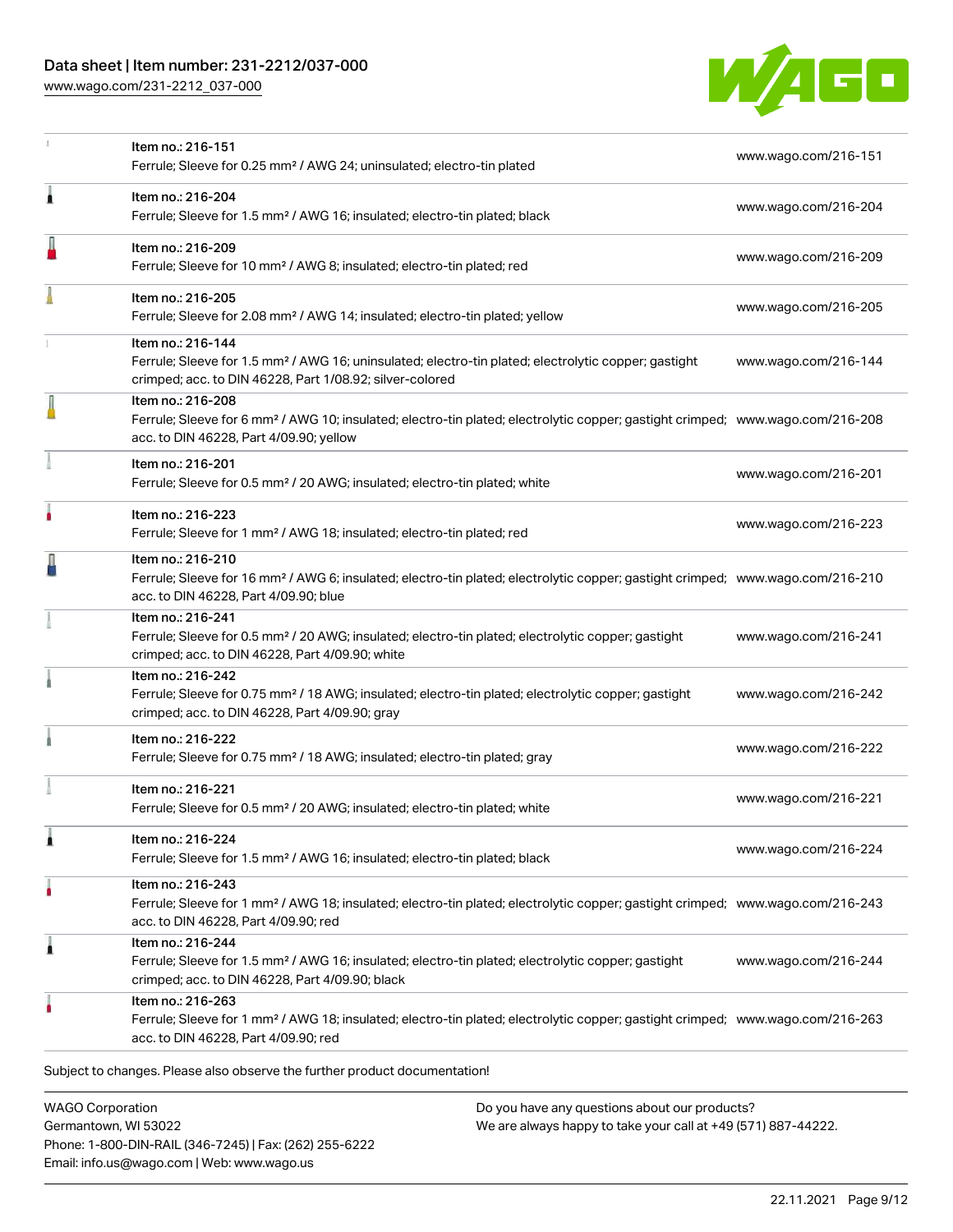## Data sheet | Item number: 231-2212/037-000

[www.wago.com/231-2212\\_037-000](http://www.wago.com/231-2212_037-000)



|                                                                            | Item no.: 216-246<br>Ferrule; Sleeve for 2.5 mm <sup>2</sup> / AWG 14; insulated; electro-tin plated; electrolytic copper; gastight<br>crimped; acc. to DIN 46228, Part 4/09.90; blue                      |  | www.wago.com/216-246 |  |  |  |
|----------------------------------------------------------------------------|------------------------------------------------------------------------------------------------------------------------------------------------------------------------------------------------------------|--|----------------------|--|--|--|
| n                                                                          | Item no.: 216-266<br>Ferrule; Sleeve for 2.5 mm <sup>2</sup> / AWG 14; insulated; electro-tin plated; electrolytic copper; gastight<br>crimped; acc. to DIN 46228, Part 4/09.90; blue                      |  | www.wago.com/216-266 |  |  |  |
| 1                                                                          | Item no.: 216-264<br>Ferrule; Sleeve for 1.5 mm <sup>2</sup> / AWG 16; insulated; electro-tin plated; electrolytic copper; gastight<br>crimped; acc. to DIN 46228, Part 4/09.90; black                     |  | www.wago.com/216-264 |  |  |  |
| 1                                                                          | Item no.: 216-284<br>Ferrule; Sleeve for 1.5 mm <sup>2</sup> / AWG 16; insulated; electro-tin plated; electrolytic copper; gastight<br>crimped; acc. to DIN 46228, Part 4/09.90; black                     |  | www.wago.com/216-284 |  |  |  |
| ä                                                                          | Item no.: 216-286<br>Ferrule; Sleeve for 2.5 mm <sup>2</sup> / AWG 14; insulated; electro-tin plated; electrolytic copper; gastight<br>crimped; acc. to DIN 46228, Part 4/09.90; blue                      |  | www.wago.com/216-286 |  |  |  |
|                                                                            | Item no.: 216-287<br>Ferrule; Sleeve for 4 mm <sup>2</sup> / AWG 12; insulated; electro-tin plated; electrolytic copper; gastight crimped; www.wago.com/216-287<br>acc. to DIN 46228, Part 4/09.90; gray   |  |                      |  |  |  |
|                                                                            | Item no.: 216-262<br>Ferrule; Sleeve for 0.75 mm <sup>2</sup> / 18 AWG; insulated; electro-tin plated; electrolytic copper; gastight<br>crimped; acc. to DIN 46228, Part 4/09.90; gray                     |  | www.wago.com/216-262 |  |  |  |
|                                                                            | Item no.: 216-288<br>Ferrule; Sleeve for 6 mm <sup>2</sup> / AWG 10; insulated; electro-tin plated; electrolytic copper; gastight crimped; www.wago.com/216-288<br>acc. to DIN 46228, Part 4/09.90; yellow |  |                      |  |  |  |
|                                                                            | Item no.: 216-289<br>Ferrule; Sleeve for 10 mm <sup>2</sup> / AWG 8; insulated; electro-tin plated; electrolytic copper; gastight crimped; www.wago.com/216-289<br>acc. to DIN 46228, Part 4/09.90; red    |  |                      |  |  |  |
|                                                                            | Item no.: 216-301<br>Ferrule; Sleeve for 0.25 mm <sup>2</sup> / AWG 24; insulated; electro-tin plated; yellow                                                                                              |  | www.wago.com/216-301 |  |  |  |
|                                                                            | Item no.: 216-321<br>Ferrule; Sleeve for 0.25 mm <sup>2</sup> / AWG 24; insulated; electro-tin plated; yellow                                                                                              |  | www.wago.com/216-321 |  |  |  |
|                                                                            | Item no.: 216-322<br>Ferrule; Sleeve for 0.34 mm <sup>2</sup> / 22 AWG; insulated; electro-tin plated; green                                                                                               |  | www.wago.com/216-322 |  |  |  |
|                                                                            | Item no.: 216-267<br>Ferrule; Sleeve for 4 mm <sup>2</sup> / AWG 12; insulated; electro-tin plated; electrolytic copper; gastight crimped; www.wago.com/216-267<br>acc. to DIN 46228, Part 4/09.90; gray   |  |                      |  |  |  |
|                                                                            | Item no.: 216-302<br>Ferrule; Sleeve for 0.34 mm <sup>2</sup> / 22 AWG; insulated; electro-tin plated; light turquoise                                                                                     |  | www.wago.com/216-302 |  |  |  |
| <b>Downloads</b><br>Documentation                                          |                                                                                                                                                                                                            |  |                      |  |  |  |
| <b>Additional Information</b>                                              |                                                                                                                                                                                                            |  |                      |  |  |  |
| Technical explanations<br>2019 Apr 3<br>Download<br>pdf                    |                                                                                                                                                                                                            |  |                      |  |  |  |
| Subject to changes. Please also observe the further product documentation! |                                                                                                                                                                                                            |  |                      |  |  |  |

| <b>WAGO Corporation</b>                                | Do you have any questions about our products?                 |
|--------------------------------------------------------|---------------------------------------------------------------|
| Germantown, WI 53022                                   | We are always happy to take your call at +49 (571) 887-44222. |
| Phone: 1-800-DIN-RAIL (346-7245)   Fax: (262) 255-6222 |                                                               |
| Email: info.us@wago.com   Web: www.wago.us             |                                                               |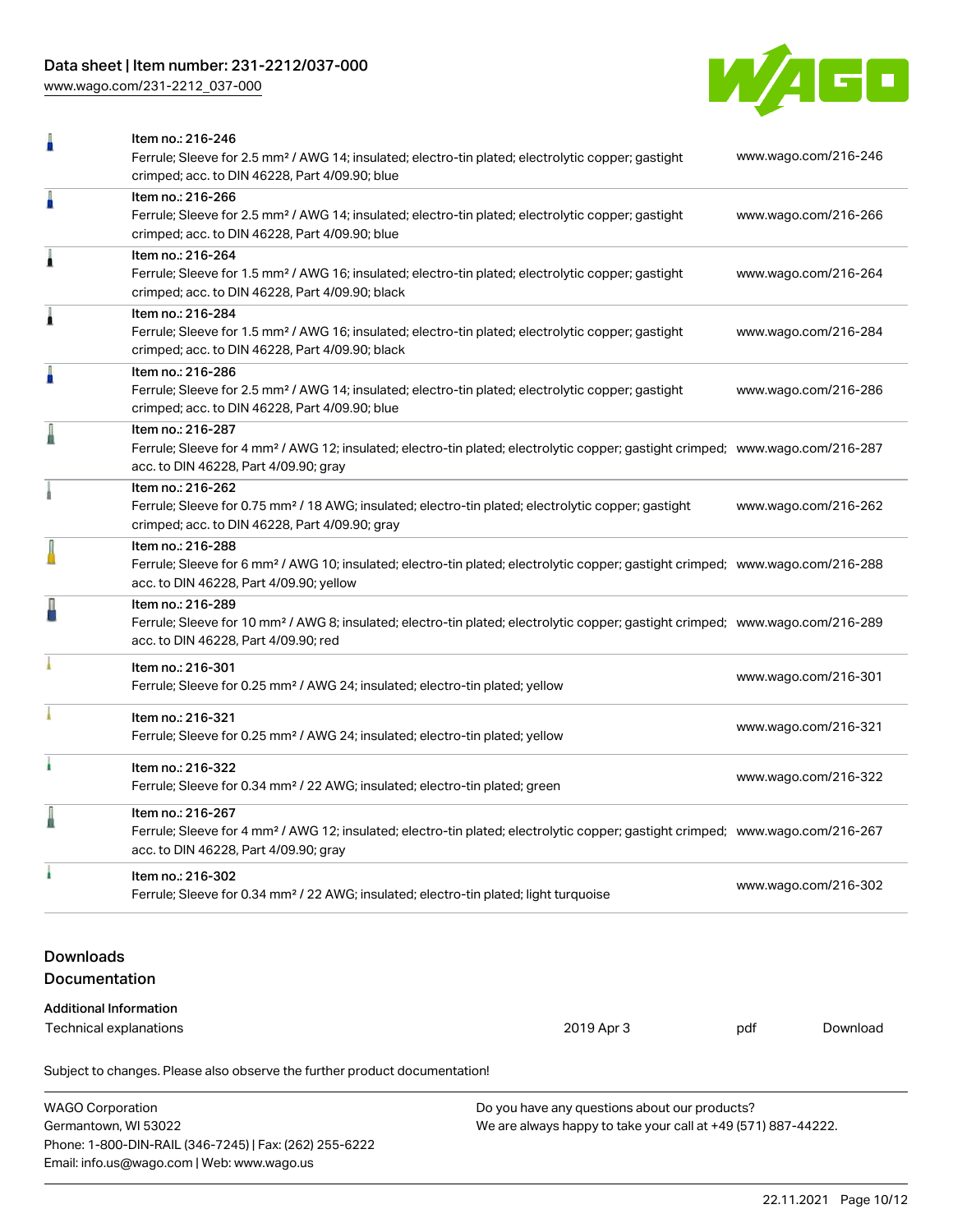

2.0 MB

| <b>CAD files</b>                                                                                                                                             |            |          |
|--------------------------------------------------------------------------------------------------------------------------------------------------------------|------------|----------|
| <b>CAD</b> data                                                                                                                                              |            |          |
| 2D/3D Models 231-2212/037-000                                                                                                                                | <b>URL</b> | Download |
| <b>CAE</b> data                                                                                                                                              |            |          |
| EPLAN Data Portal 231-2212/037-000                                                                                                                           | <b>URL</b> | Download |
| ZUKEN Portal 231-2212/037-000                                                                                                                                | <b>URL</b> | Download |
| EPLAN Data Portal 231-2212/037-000                                                                                                                           | <b>URL</b> | Download |
| <b>Environmental Product Compliance</b>                                                                                                                      |            |          |
| <b>Compliance Search</b>                                                                                                                                     |            |          |
| Environmental Product Compliance 231-2212/037-000                                                                                                            | <b>URL</b> | Download |
| 2-conductor female connector; Push-in CAGE CLAMP®; 2.5 mm <sup>2</sup> ; Pin spacing 7.5 mm;<br>12-pole; Lateral locking levers; 2,50 mm <sup>2</sup> ; gray |            |          |

Installation Notes

Conductor termination

Subject to changes. Please also observe the further product documentation!

WAGO Corporation Germantown, WI 53022 Phone: 1-800-DIN-RAIL (346-7245) | Fax: (262) 255-6222 Email: info.us@wago.com | Web: www.wago.us